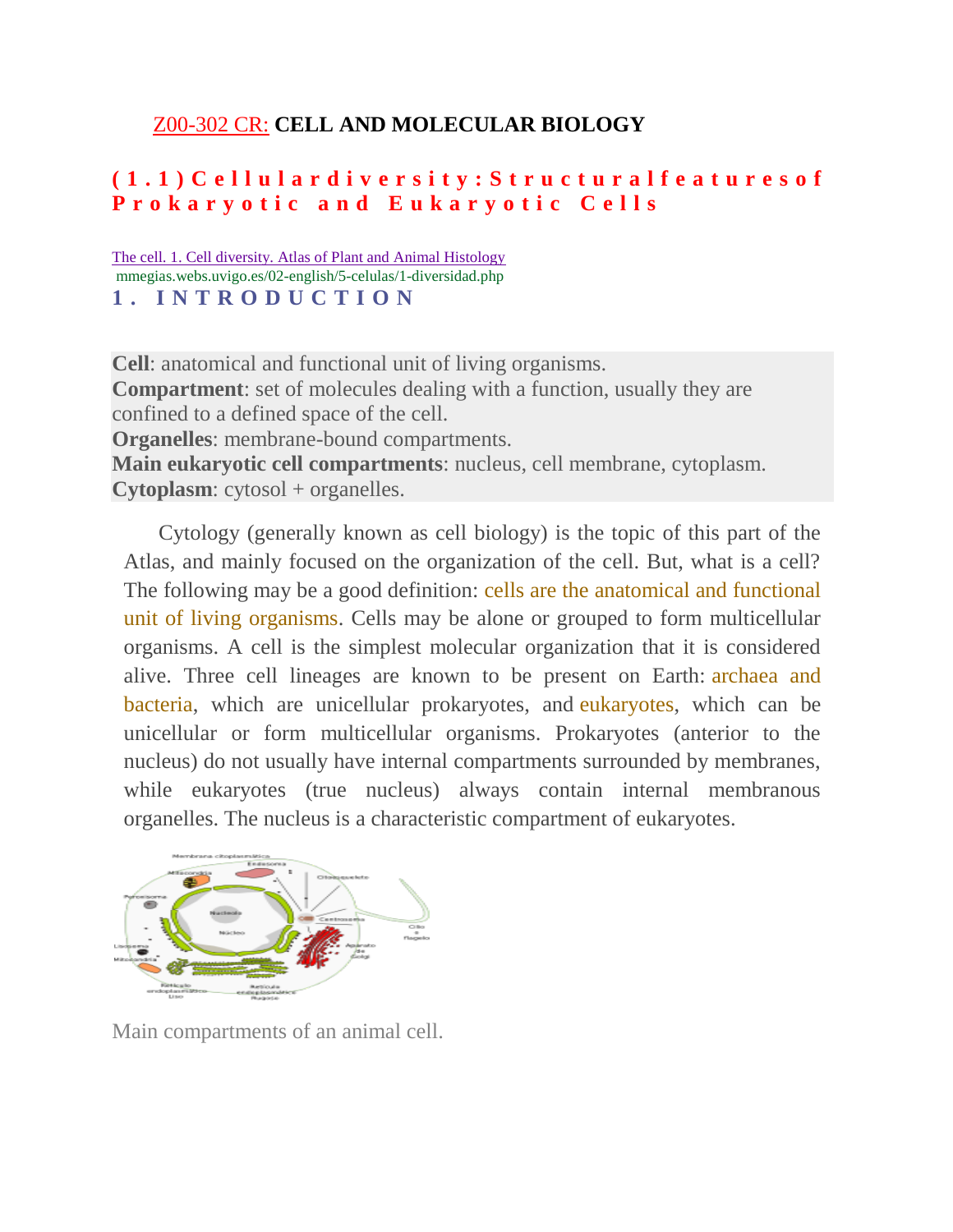

Main compartments of a plant cell.

Cells, either prokaryote or eukaryote, are highly organized sets of molecules. In fact, cells have many internal compartments with specific functions. Let's say a cellular compartment is a space, delimited or not by membrane, where a necessary or important function for the cell is performed. One of the compartments present in every cell is the **cell mebrane**, also known as plasmalemma or plasma membrane, which encloses all the other cellular compartments, and is a semipermeable barrier that separates the inner cell space from the outer cell space.

Eukaryotic cells have internal compartments delimited by membranes. The **nucleus** is one of them. It is bounded by a double membrane and contains the genetic material known as DNA. DNA contains the necessary information for the cell to carry out tasks that allow survival and reproduction. The space between the nucleus and the plasma membrane is filled with the **cytosol**, an aqueous gel containing a variety of molecules involved in structural and metabolic functions, in homeostasis, in signaling, and many others. For example, the ribosomes for protein synthesis, the cytoskeleton for the internal organization of the cell and mobility, many enzymes and co-factors for metabolism. Between the cell membrane and the nucleus there are also many **organelles**, membrane bounded compartments, that accomplish functions such as digestion, respiration, photosynthesis, metabolism, intracellular transport, secretion, energy production, storage, etcetera. Mitochondria, chloroplasts, peroxisomes, lysosomes, endoplasmic reticulum, and vacuoles are some of these organelles. The **cytoplasm** is the cytosol plus all the organelles,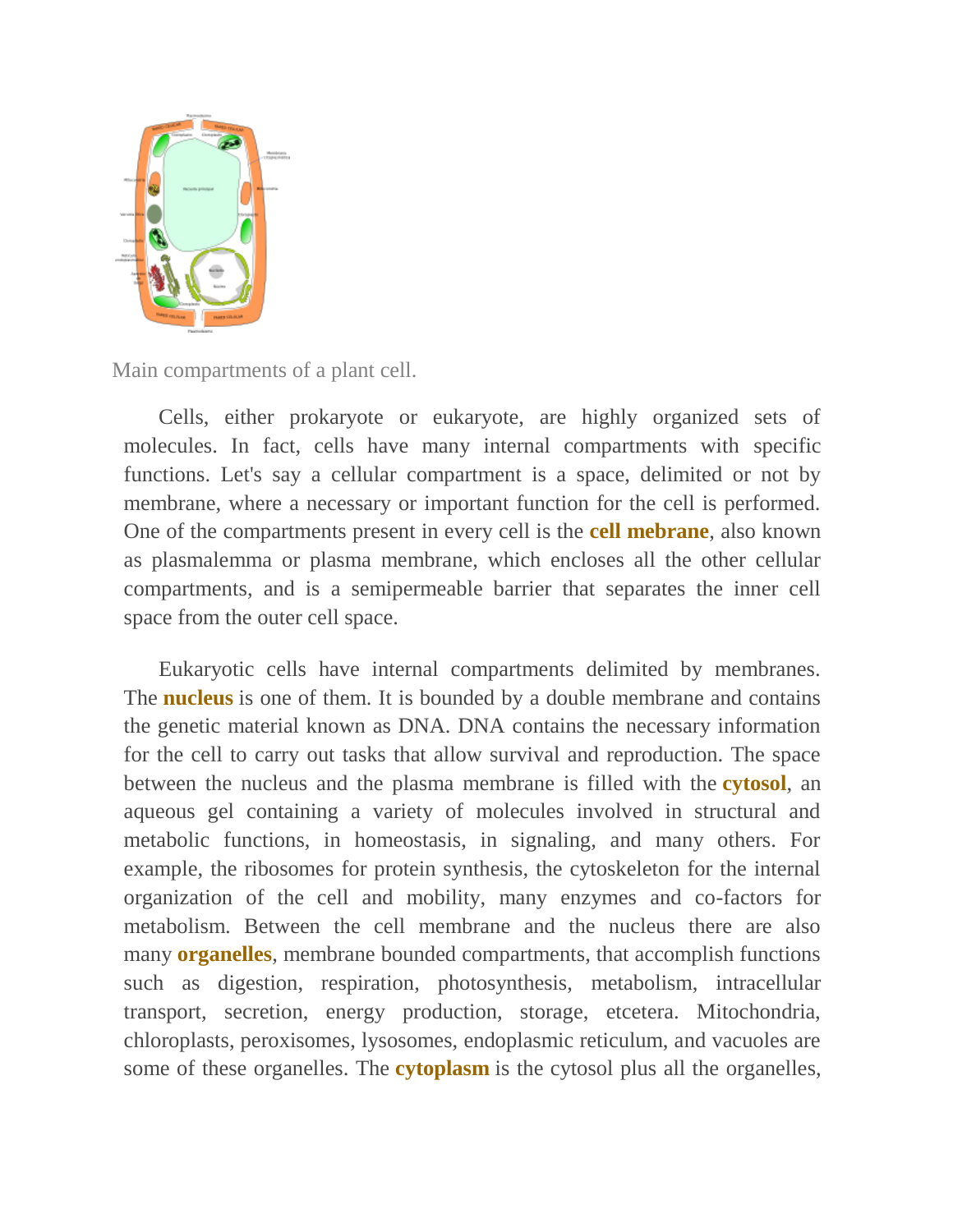excluding the nucleus.

In the following pages we will take a tour through the different parts of the eukaryotic cell, and also by its surroundings. Some aspects of the cell function will not be dealt deeply, such as gene expression or cellular metabolism. It would need a huge amount of space which would undermine the idea we want to give about the cell. Furthermore, there are many Internet sites dedicated to these areas. The different "places" of the cell that we are going to "visit" are indicated on the right side panel.

#### **C E L L D I V E R S I T Y**

Cells show a diversity in size, morphology and functions. **Micrometer or micron** ( $\mu$ m):  $10^{-3}$  mm. Average cell size: 10 to 30 µm. Cell morphology: rounded, filiform, start-like shapes Cellular function: digestion, movement, support, protection,

Cells show a great diversity in form and functions, and it was not easy to realize that all living organisms are made up of units, known as cells, having a common basic structure. The other major difficulty was the very small size of cells.

#### **Cell size**

Cell size is measured in micrometers ( $\mu$ m). One micrometer, or micron, is one thousandth of a millimeter  $(10^{-3}$  millimeters), and one millionth of a meter ( $10^{-6}$  meters). A typical eukaryotic cell is around 10 and 30  $\mu$ m in size. This is true for cells of a worm and for those of an elephant, there are many more cells in the elephant. To get an idea of how small the cells are we can imagine that a person is 1.70 meters tall, and is stretched to the height of Everest, which is about 8500 meters. The stretched giant cells of this person would measure 1.3 centimeters, smaller than one euro cent coin (we would have a giant formed by a huge amount of euro cent coins).

However, there are eukaryotic cells that escape from the most common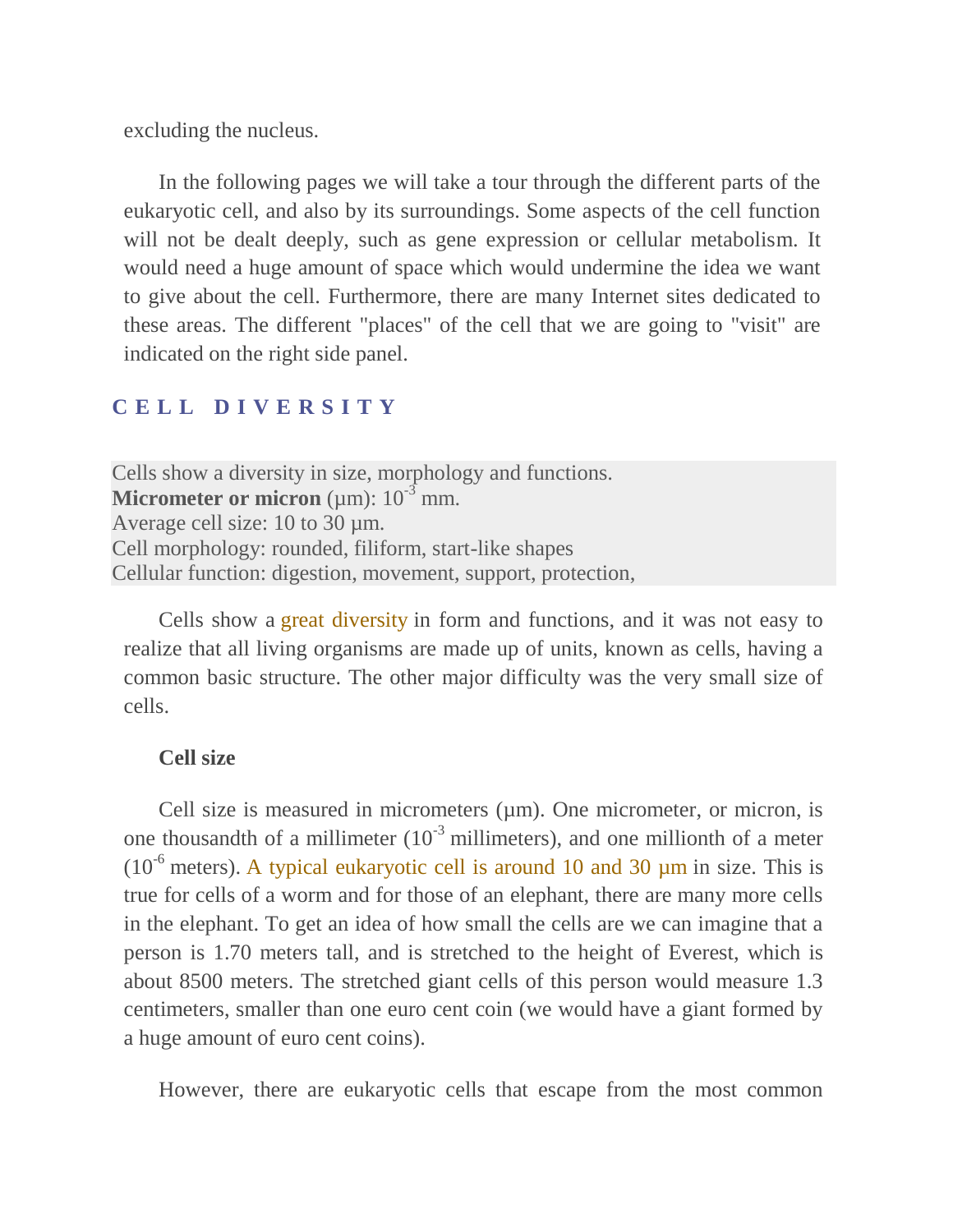dimensions and can be very small, like sperm, whose head can be less than 4 µm in diameter, while others like the eggs of some birds and reptiles can be more than 10 centimeters (thousands of microns) in their larger axis. An extreme example is the egg of ostrich, but only the yolk, since the egg white is not part of the cell. Some cells may have cytoplasmic extensions being several meters in length, such as the brain neurons of a giraffe that innervate the more caudal part of the spinal cord. Smaller than eukaryotic cells are prokaryotic cells which typically are around 1 to 2 µm in diameter, being *Mycoplasma* the smallest with 0.5  $\mu$ m.



Some examples of cell dimensions.

#### **Number**

Most living organisms are unicellular, they are a single cell. Among these, prokaryotes (bacteria and archaea) are the most abundant. Unicellular eukaryotic species are abundant too. Organisms that can be seen without microscopes are mostly multicellular, i.e. they are made up of many cells. They are animals, plants, fungi and some algae. In general, larger multicellular organisms contain higher number of cells, since the average cell size is similar for mostly all of the organisms. Estimates of the total number of cells of an organism with similar size to humans may range from  $10^{13}$  (one followed by 13) zeros) to  $10^{14}$  (one followed by 14 zeros). To get an idea of these numbers, the estimation of the total number of cells of the human brain is about  $86x10<sup>9</sup>$  neurons and of a mouse brain is about  $15x10<sup>9</sup>$ . The most abundant cells of the human body are red blood cells and glial cells of the nervous system.

#### **Morphology**

The cells are typically sketched as rounded but this is probably the most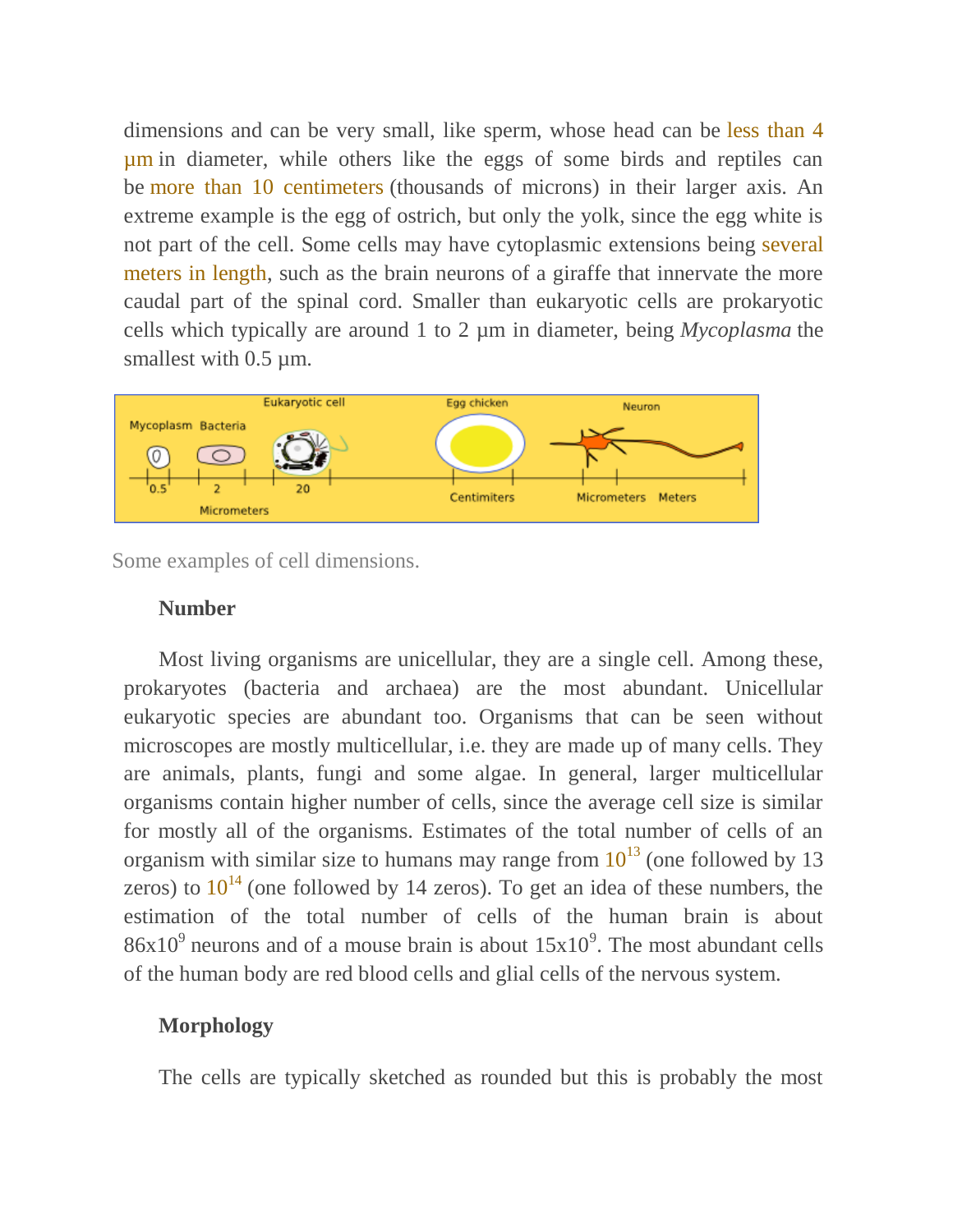uncommon shape (except blood cells). The morphology of cells in animal tissues is diverse, enormously diverse! It can range from rounded to start-like, from multi lobed to filiform. Plant cells also show a wide diversity of forms, wich are determined by cell wall, being cuboidal and columnar shapes the most common morphology. See the following examples:



Cell shapes. A) Neurons of the cerebral cortex. B) Skeletal muscle cells in longitudinal view. C) Cells of a leaf. It can be observed the different morphology between parenchyma, large and elongated cells, and epidermis, small and irregular cells located in the upper part. D) Different cell types of the small intestine. The violet upper cells are epithelial cells, the pale elongated cells at the bottom are smooth muscle, and the greenish cells are connective tissue cells.

### **Function**

Every living organism needs to perform many functions to maintain its integrity, grow and reproduce, which are carried out by many different cell types working in concert. These functions are extremely complex and diverse, going from those related to food digestion, detoxification, movement, reproduction, support, defense against pathogens, those related to thinking, emotions or consciousness. All these functions are carried out by specialized cells, such as those of the gastrointestinal epithelium, liver, muscle, germ cells, bone, lymphocytes and neurons, respectively. Cells need particular molecular framework, mainly based in proteins, to carry out their functions. Some functions in an organism can be carried out by cells belonging to one type, but commonly the cooperation of several cell types acting in a coordinated way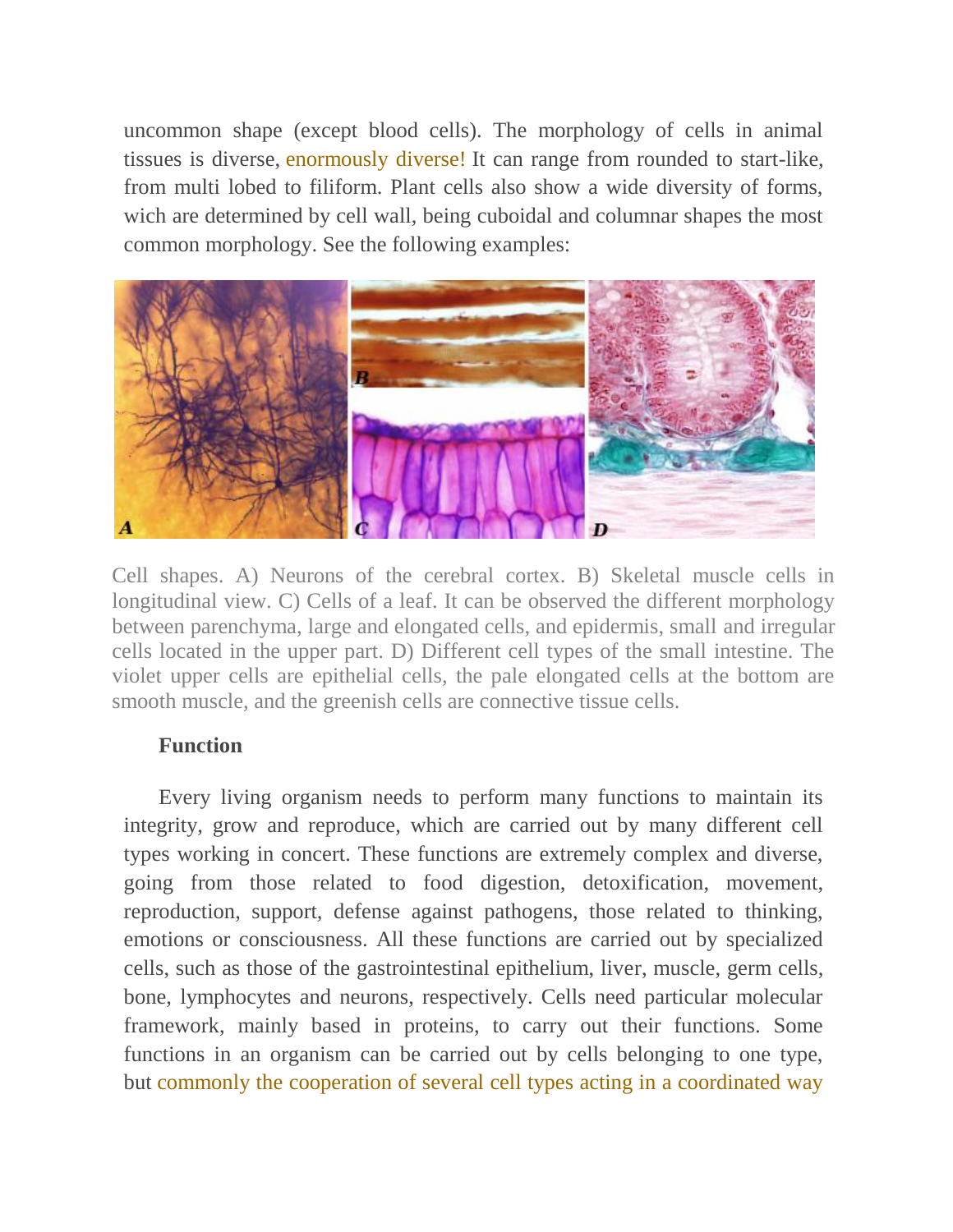is needed.

#### PROKARYOTIC CELL STRUCTURE AND FUNCTION

http://www.shmoop.com/biology-cells/prokaryotic-cells.html

The vast majority of cells on Earth are actually **prokaryotic**, so we are in the minority.



- **Bacteria**
- **Archaea (single-celled organisms)**

Biologists now estimate that each human being carries nearly **20 times** more bacterial, or prokaryotic, cells in his or her body than human, or eukaryotic, cells. If that statistic overwhelms you, rest assured that most of these bacteria are trying to help, and not hurt, you. Numerically, at minimum, there are 20 times more prokaryotic cells on Earth than there are eukaryotic cells. This is only a minimum estimate because there are trillions of trillions of bacterial cells that are not associated with eukaryotic organisms. In addition, all Archaea are also prokaryotic. As is the case for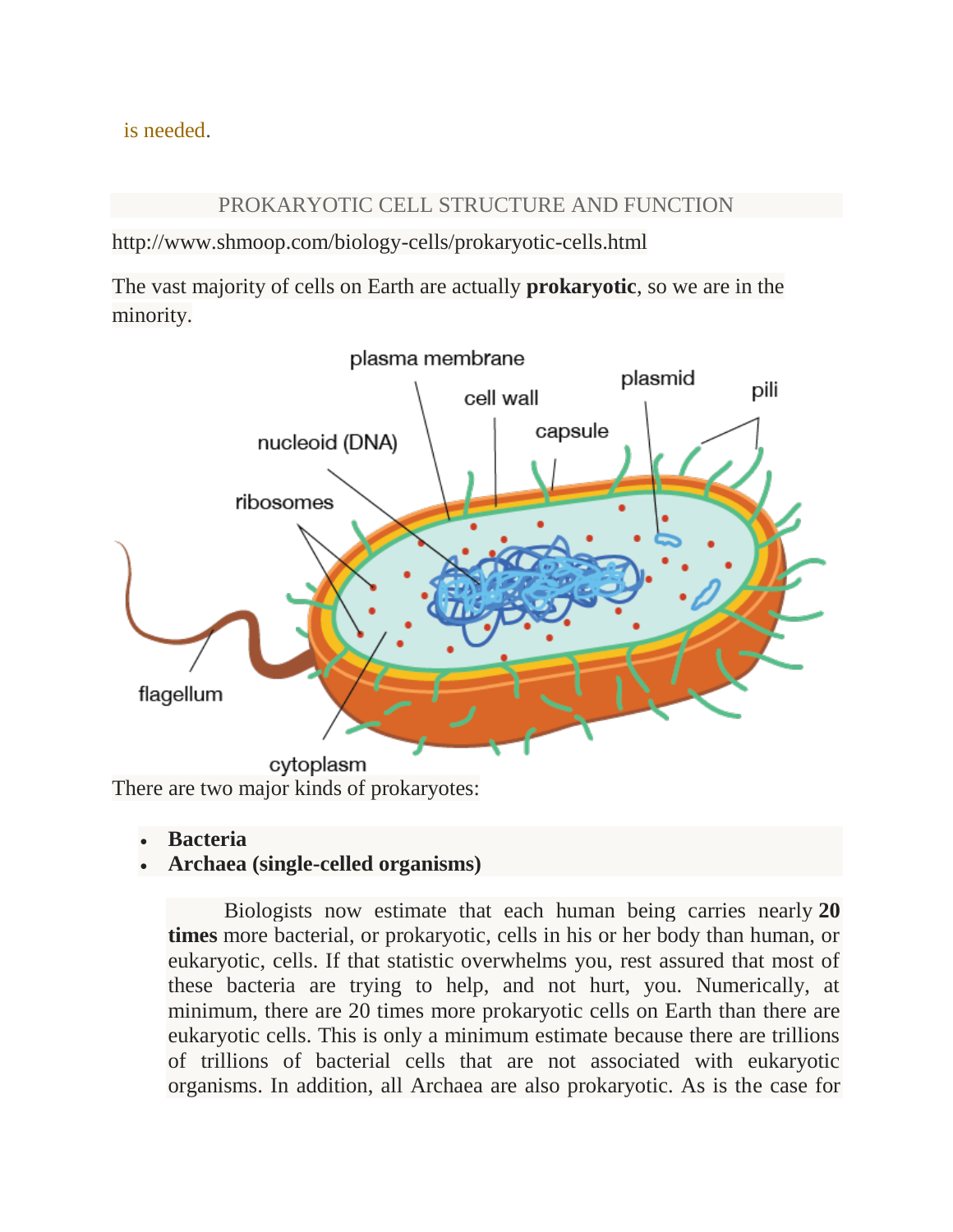bacteria, it is unknown how many Archaean cells are on Earth, but the number is sure to be astronomical. In all, eukaryotic cells make up only a very small fraction of the total number of cells on Earth.

There are four main structures shared by all prokaryotic cells, bacterial or Archaean:

- 1. **The plasma membrane**
- 2. **Cytoplasm**
- 3. **Ribosomes**
- 4. **Genetic material (DNA and RNA)**

Some prokaryotic cells also have other structures like the **cell wall, pili** (singular pillus), and **flagella** (singular flagellum). Each of these structures and cellular components plays a critical role in the growth, survival, and reproduction of prokaryotic cells.

### Prokaryotic Plasma Membrane

Prokaryotic cells can have multiple **plasma membranes**. Prokaryotes known as "**gram-negative bacteria**," for example, often have two **plasma membranes** with a space between them known as the **periplasm**. As in all cells, the plasma membrane in prokaryotic cells is responsible for controlling what gets into and out of the cell. A series of proteins stuck in the membrane (poor fellas) also aid prokaryotic cells in communicating with the surrounding environment. Among other things, this communication can include sending and receiving chemical signals from other bacteria and interacting with the cells of eukaryotic organisms during the process of **infection**. The plasma membrane is universal to *all* cells, prokaryotic and eukaryotic. Because this cellular component is so important and so common, it is addressed in great detail in its own [In Depth](http://www.shmoop.com/biology-cells/plasma-membrane.html) subsection.

### Prokaryotic Cytoplasm

The **cytoplasm** in prokaryotic cells is a gel-like, yet fluid, substance in which all of the other cellular components are suspended. It is very similar to the **eukaryotic cytoplasm**, except that it does *not* contain organelles. Recently, biologists have discovered that prokaryotic cells have a complex and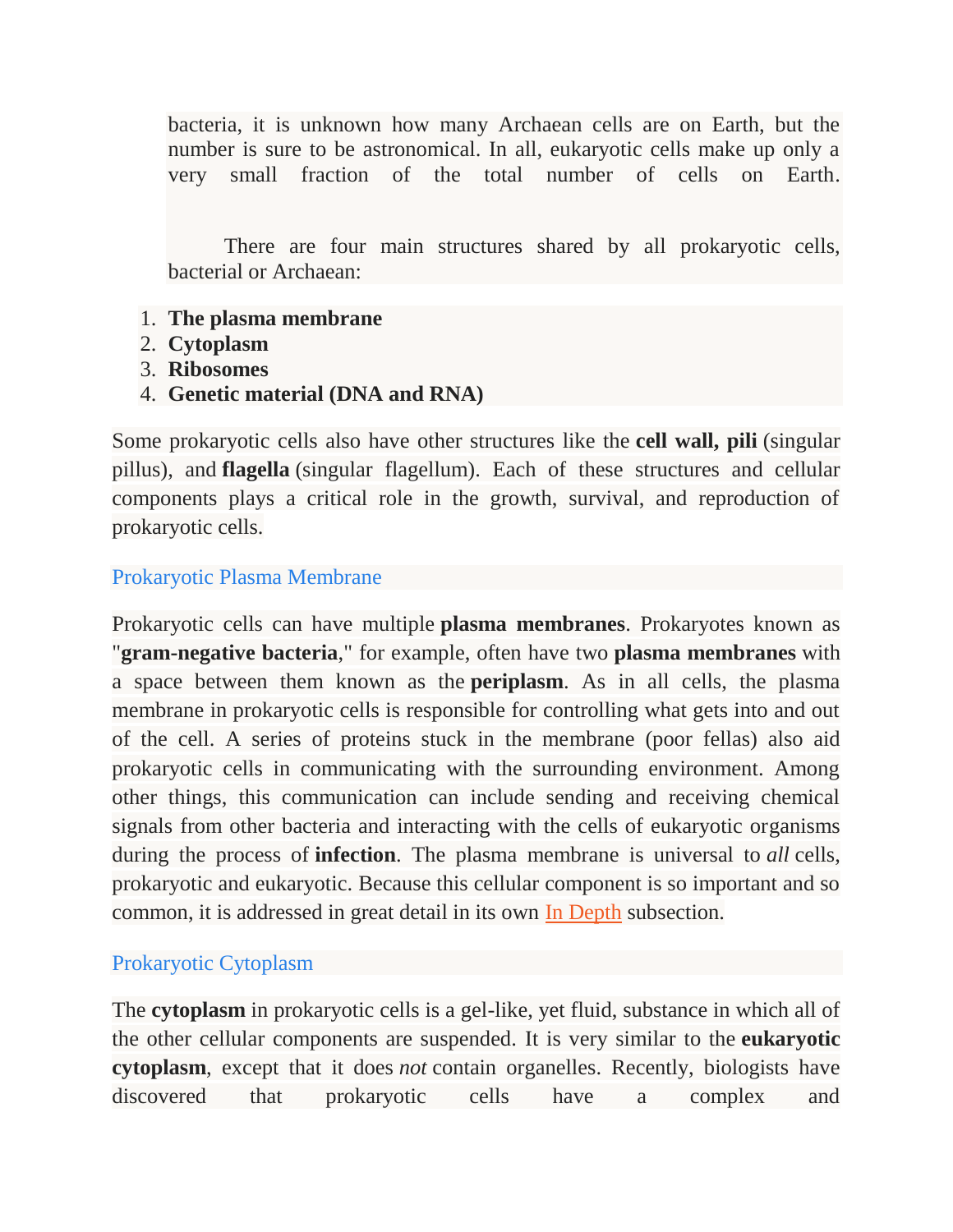functional **cytoskeleton** similar to that seen in eukaryotic cells<sup>[2](http://www.shmoop.com/biology-cells/citations.html#2)</sup>. The cytoskeleton helps prokaryotic cells divide and helps the cell maintain its plump, round shape. As is the case in eukaryotic cells, the cytoskeleton is the framework along which particles in the cell, including proteins, ribosomes, and small rings of DNA called plasmids, move around. It's the cell's "highway system" [suspended in Jello.](https://www.youtube.com/watch?v=AFNqUcRWGHg)

### Prokaryotic Ribosomes

**Prokaryotic ribosomes** are smaller and have a slightly different shape and composition than those found in eukaryotic cells. Bacterial ribosomes, for instance, have about half of the amount of **ribosomal RNA (rRNA)** and one third fewer **ribosomal proteins** (5[3](http://www.shmoop.com/biology-cells/citations.html#3) vs. ~83) than eukaryotic ribosomes have<sup>3</sup>. Despite these differences, the function of the prokaryotic ribosome is virtually identical to the eukaryotic version. Just like in eukaryotic cells, prokaryotic ribosomes build proteins by translating messages sent from DNA.

### Prokaryotic Genetic Material

All prokaryotic cells contain large quantities of **genetic material** in the form of **DNA** and **RNA**. Because prokaryotic cells, by definition, do *not* have a nucleus, the single large circular strand of DNA containing most of the genes needed for cell growth, survival, and reproduction is found in thecytoplasm.

The DNA tends to look like a mess of string in the middle of the cell: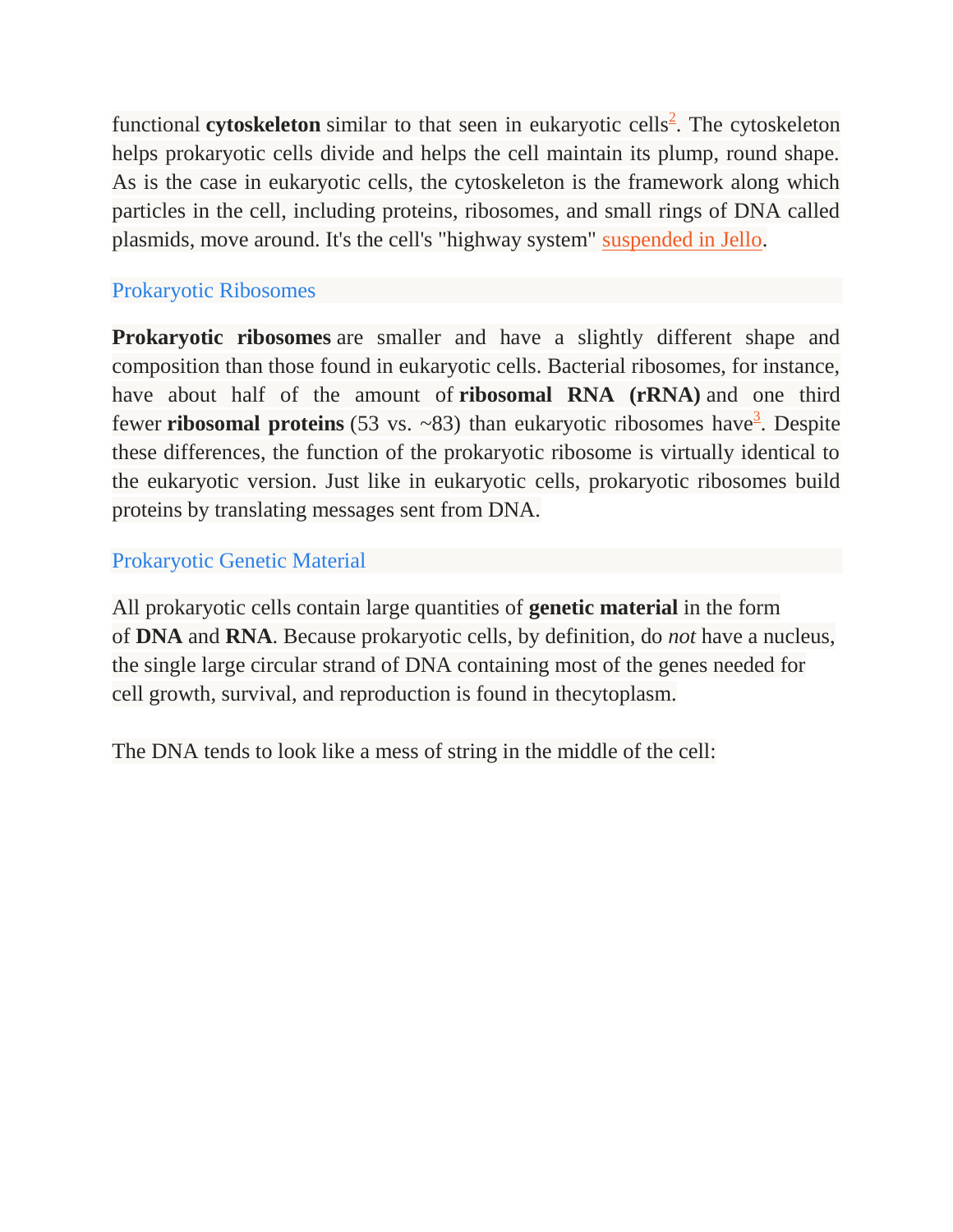

*Transmission electron micrograph image [source](http://www.ncbi.nlm.nih.gov/pmc/articles/PMC2094082/figure/F4/)*

Usually, the DNA is spread throughout the entire cell, where it is readily accessible to be transcribed into **messenger RNA (mRNA)** that is immediately translated by **ribosomes** into protein. Sometimes, when biologists prepare prokaryotic cells for viewing under a microscope, the DNA will condense in one part of the cell producing a darkened area called a **nucleoid**. As in eukaryotic cells, the **prokaryotic chromosome** is intimately associated with special proteins involved in maintaining the **chromosomal structure** and **regulating gene expression**. In addition to a single large piece of **chromosomal DNA**, many prokaryotic cells also contain small pieces of DNA called **plasmids**. These circular rings of DNA are replicated independently of the **chromosome** and can be transferred from one prokaryotic cell to another through **pili**, which are small projections of the cell membrane that can form physical channels with the pili of adjacentcells.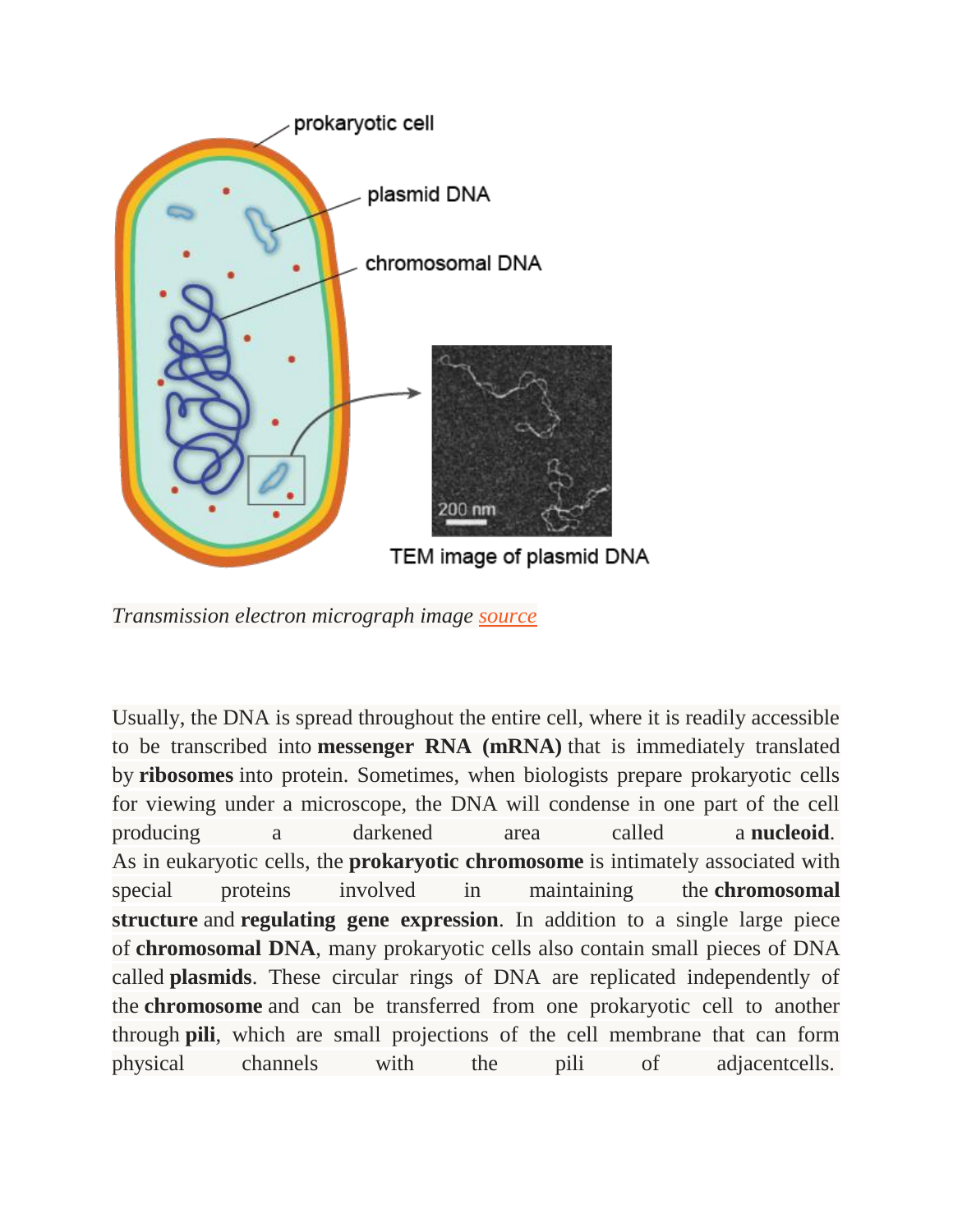The transfer of plasmids between one cell and another is often referred to as "bacterial sex." The genes for **antibiotic resistance**, or the gradual ineffectiveness of antibiotics in populations, are often carried on plasmids. If these plasmids get transferred from resistant cells to nonresistant cells, **bacterial infection** in populations can become much harder to control. For example, it was recently learned that the **superbug MRSA**, or multidrug-resistant *Staphylococcus aureus*, received some of its drug-resistance genes on plasmids.

 Prokaryotic cells are often viewed as "simpler" or "less complex" than eukaryotic cells. In some ways, this is true: prokaryotic cells usually have fewer visible structures, and the structures they do have are smaller than those seen in eukaryotic cells. Don't be fooled, however, into thinking that just because prokaryotic cells seem "simple" that they are somehow inferior to or lower than eukaryotic cells and organisms. Making this assumption can get you into some serious trouble.

Biologists are now learning that bacteria are able to communicate and collaborate with one another on a level of complexity that rivals any communication system ever developed by humans. In addition, some Archaean cells are able to thrive in environments so hostile that no eukaryotic cell or organism would survive for more than a few seconds<sup>[6](http://www.shmoop.com/biology-cells/citations.html#6)</sup>. Try *living* in a hot spring, saltlake, deepEarth, or volcano!

Prokaryotic cells are also able to pull off stuff that eukaryotic cells could only dream of, in part *because* of their increased simplicity. Being bigger and more complex is not always better. These cells and organisms are just as adapted to their local conditions as any eukaryote, and in that sense, are just as "evolved" as any other living organism on Earth.

# STRUCTURES IN ALL EUKARYOTIC CELLS

# **http://www.shmoop.com/biology-cells/all-eukaryotic-cells.html**

# Eukaryotic Cell Structure and Function

A cell is defined as **eukaryotic** if it has a **membrane-bound nucleus**. Any organism composed of eukaryotic cells is also considered a **eukaryotic organism**.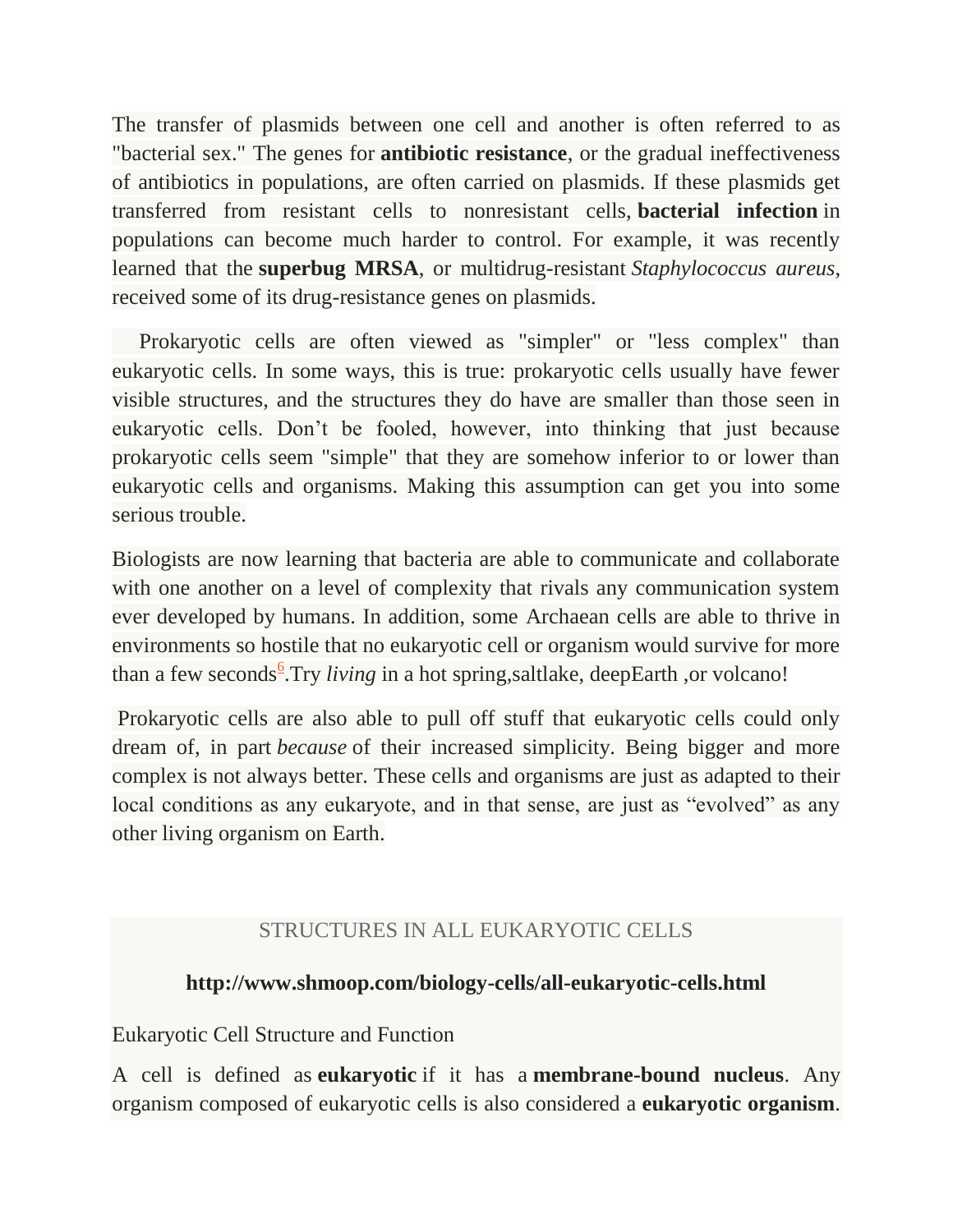Biologists do not know of any single organism on Earth that is composed of both eukaryotic and prokaryotic cells. However, many different types of prokaryotic cells, usually bacteria, can *live inside* larger eukaryotic organisms.We humans, for example, have trillions of bacteria living in our colons, not to mention in our mouths and stomachs and small intestines and…you get the picture. Despite the fact that we have gobs of prokaryotic cells living inside and on us, humans are still categorically eukaryotic organisms. This means that all human cells, including those found in the brain, the heart, the muscles, and so on, are also eukaryotic.



Figure of cell showing internal details

All of the organisms we *can* see with the naked eye are composed of one or more eukaryotic cells, with most having many more than one. This means that most of the organisms we are familiar with are eukaryotic. However, most of the organisms on Earth, by number, are actually prokaryotic.

Here are some examples of eukaryotes: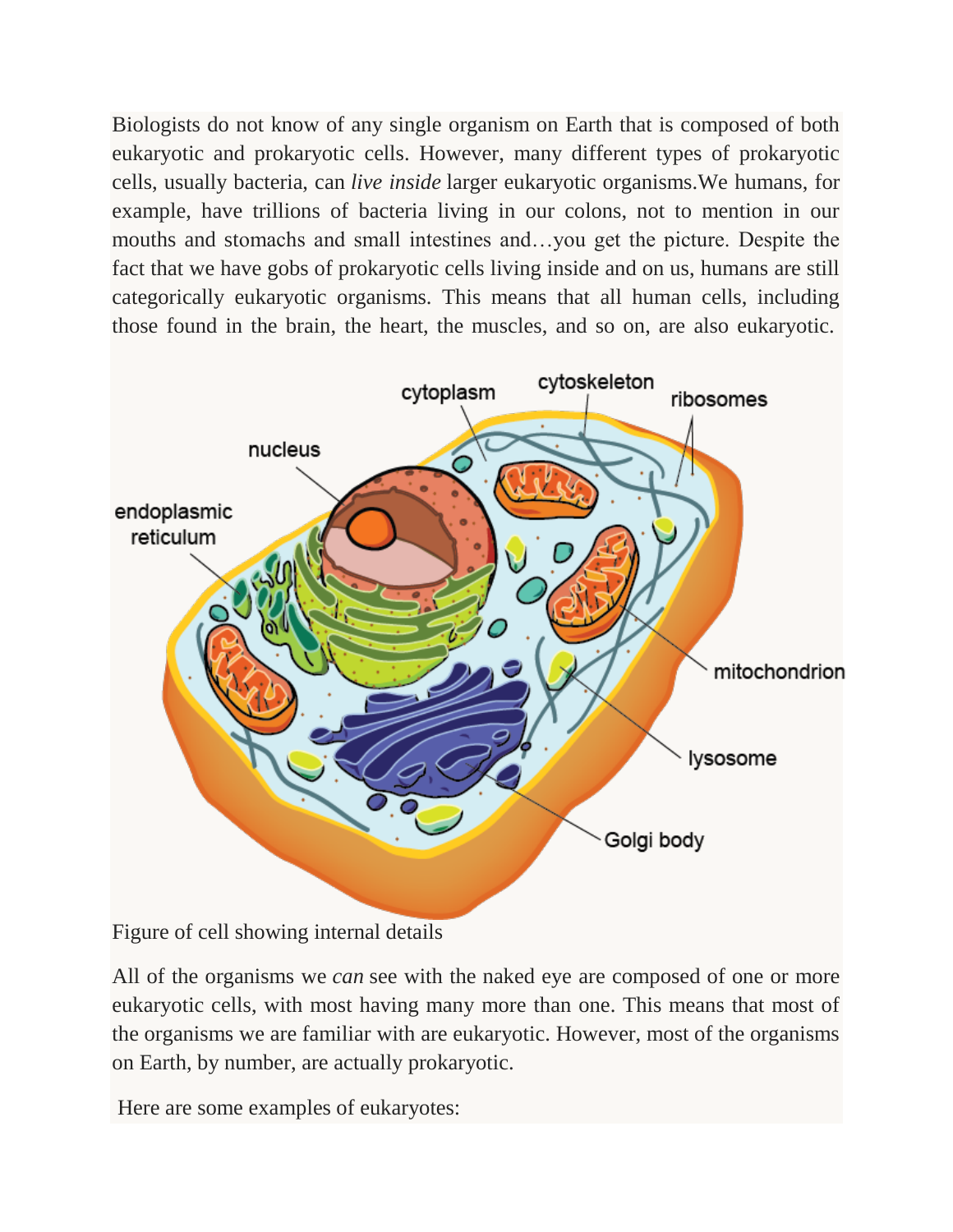- Animals
- Plants
- Fungi (mushrooms, etc.)
- Protists (algae, plankton, etc.)

Most plants, animals, and fungi are composed of many cells and are, for that reason, aptly classified as **multicellular**, while most protists consist of a single cell and are classified as **unicellular**.

All eukaryotic cells have: A **nucleus ,**Genetic material, A **plasma membrane, Ribosomes, Cytoplasm**, including the **cytoskeleton**

Most eukaryotic cells also have other membrane-bound internal structures called **organelles**.

# Organelles include:**Mitochondria,Golgi bodies,Lysosomes,Endoplasmic reticulum,Vesicles**

There are a few major differences between animal, plant, fungal, and protistan cells.:

All plant cells have:

- 1. A **cell wall** made of cellulose
- 2. A large central **vacuole**
- 3. **Chloroplasts**

Some animal and protistan cells have:

- 1. **Flagella**
- 2. **Cilia**

All animal cells have:

# 1. **Centrioles**

All fungal cells have:

1. A **cell wall** made of chitin.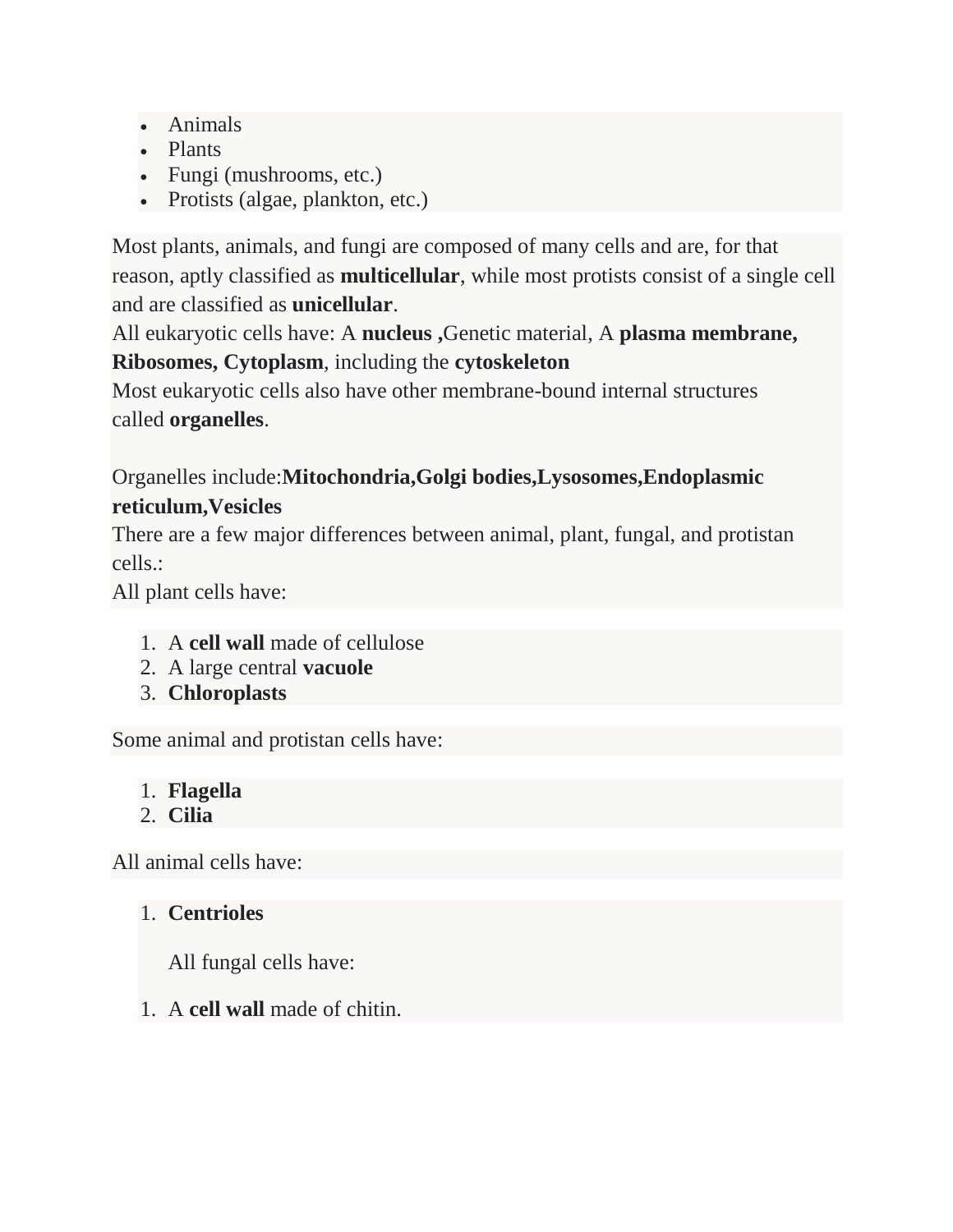# Structures Found in All Eukaryotic Cells

The Nucleus and Eukaryotic Genetic Material

The nucleus in the cell is analogous to the brain in the body. It is a control center for a cell.

Presenting, the nucleus:



The nucleus stores all the information the cell needs to grow, reproduce, and function. This information is contained in long but thin molecules of deoxyribonucleic acid, or DNA. One of the functions of the nucleus is to protect the cell's DNA from damage. The nucleus is basically a large membranous sac.

The nucleus also contains a small round body called a nucleolus that holds nucleic acids and proteins. The nuclear membrane has pores through which the contents of the nucleus communicate with the rest of the cell. The nuclear membrane tightly controls what gets into the nucleus and what gets out. This regulation of communication by the nuclear membrane has a great effect on what a cell looks like and what it does.

Chromosomes are also located in the nucleus and are basically organized structures of DNA and proteins. In eukaryotes, the chromosomal DNA is packaged and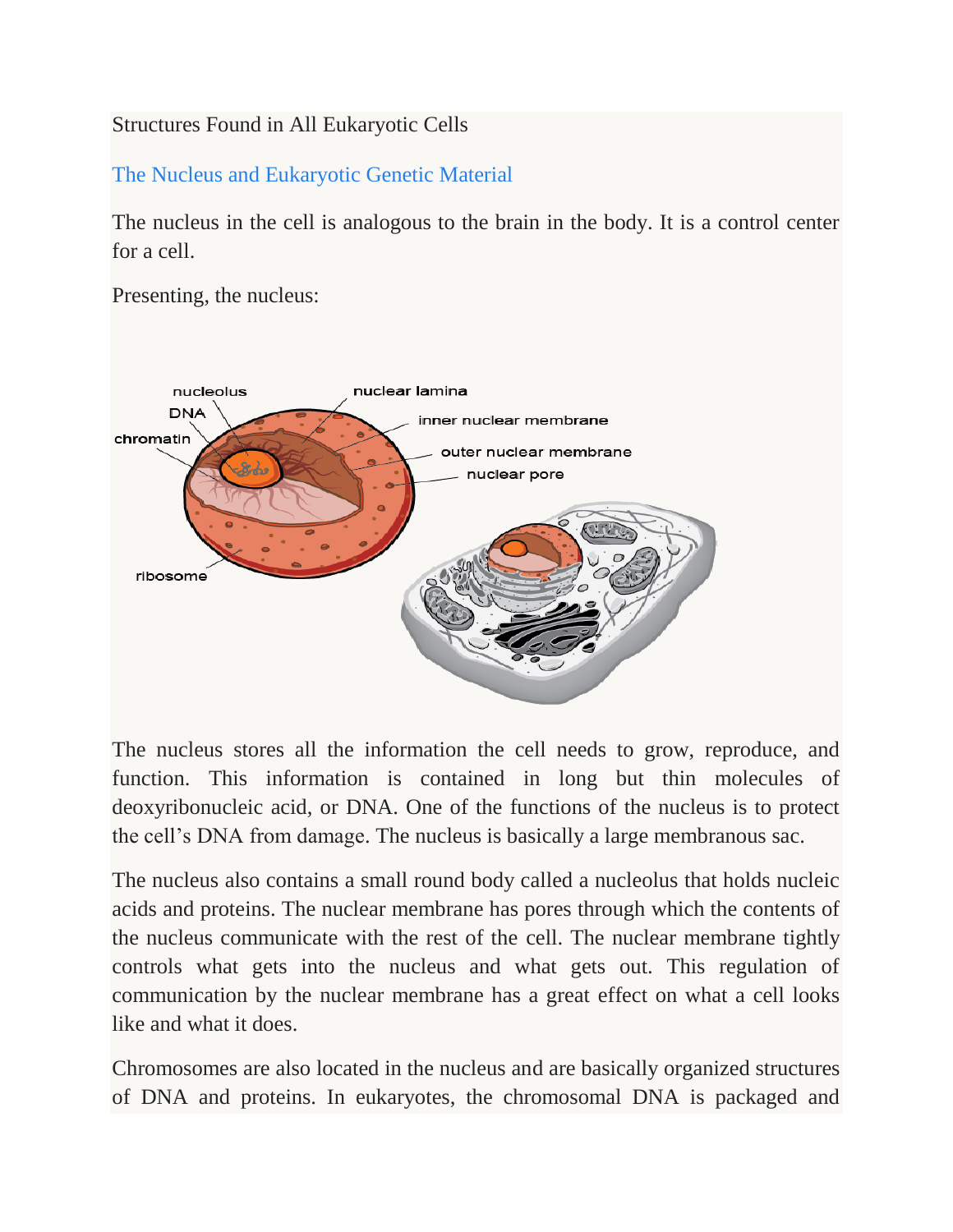organized into a condensed structure called chromatin. Chromosomes are single pieces of DNA along with genes, proteins, and nucleotides, and chromatin is a condensed package of chromosomes that basically allows all the necessary DNA to fit inside the nucleus.

Both eukaryotic and prokaryotic cells each have genomes, which is what we call the entire set of an organism's genetic and hereditary information. Genomes are entirely encoded in either the DNA or the RNA. In the case of eukaryotes, multiple linear pieces of DNA comprise its genome.

In eukaryotic organisms, the DNA inside the nucleus is also closely associated with large protein complexes called histones. Along with the nuclear membrane, histones help control which messages get sent from the DNA to the rest of the cell. The information stored in DNA gets transferred to the rest of the cell by a very elegant process—a process so common and so important to life on Earth that it is called the central dogma of biology.

In eukaryotic cells, the first stage of this process takes place in the nucleus and consists of specific portions of the DNA, called genes, being copied, or transcribed, into small strands of ribonucleic acid, or RNA. RNA containing a copy, or transcript, of DNA is called messenger RNA, or mRNA. These mRNA molecules are then physically transported out of the nucleus through the pores (holes) in the nuclear membrane and into the cytoplasm where they are eventually translated into proteins by ribosomes.

Therefore, the central dogma of biology is simply:

# $DNA \rightarrow RNA \rightarrow Protein$

and it all starts in the nucleus of eukaryotes.

Most eukaryotic cells have a nucleus throughout their entire life cycles, but there are a few notable exceptions. Human red blood cells (RBCs), for example, get rid of their nuclei as they mature.With their nuclei removed, red blood cells have more space to carry oxygen throughout the body.

# Eukaryotic Plasma Membrane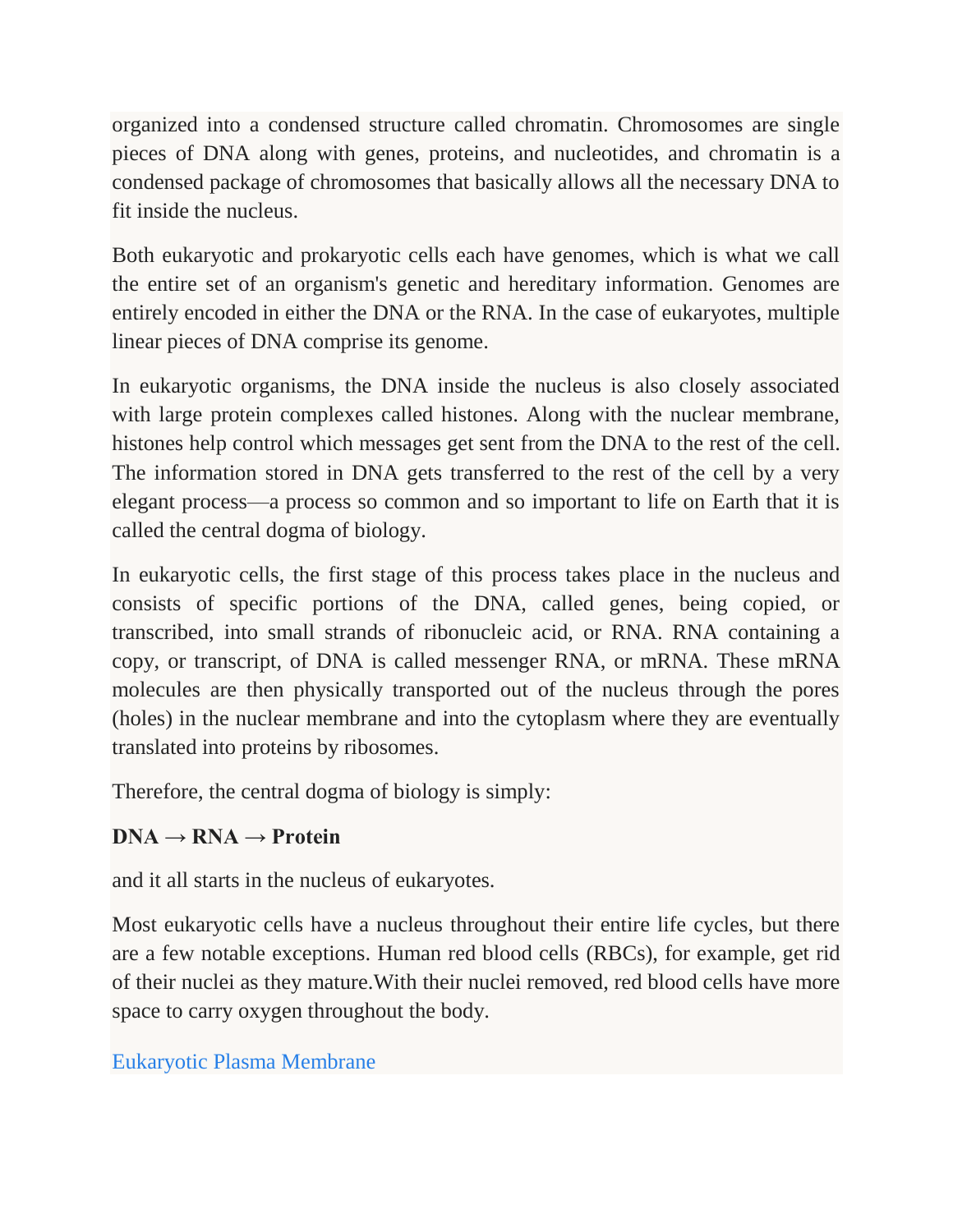The plasma membrane in eukaryotic cells is responsible for controlling what gets into and out of the cell. A series of proteins stuck in the membrane help the cell communicate with the surrounding environment. Among other things, this communication can include

- Sending and receiving chemical signals from other eukaryotic cells
- Interacting with the cells of prokaryotic organisms during the process of infection.

Keep in mind that the plasma membrane is universal to all cells, prokaryotic and eukaryotic.

# Eukaryotic Ribosomes

Ribsomes are small cellular machines made of proteins and ribosomal RNA. All cells, both eukaryotic and prokaryotic, have ribosomes.

Presenting, the ribosome: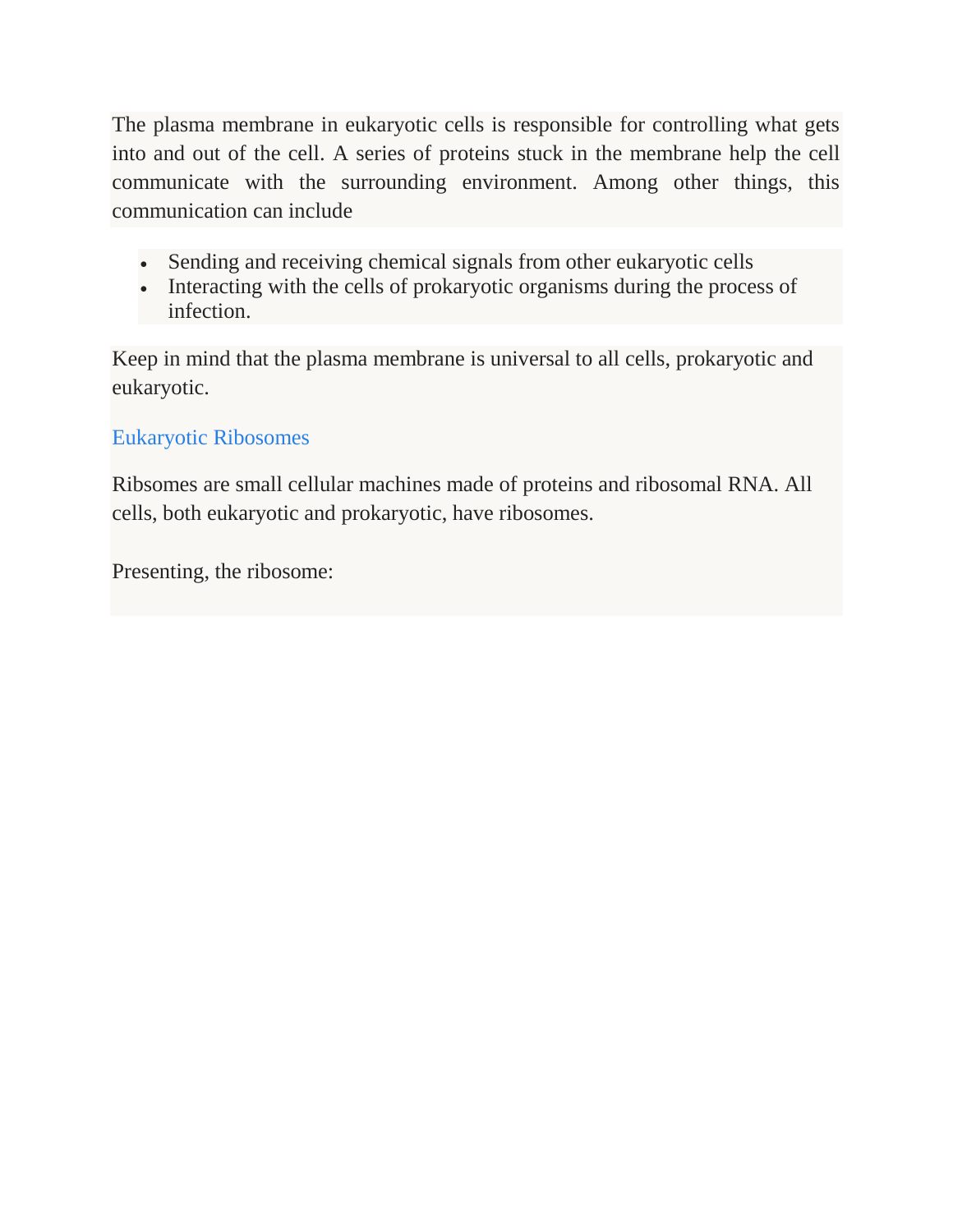

Eukaryotic ribosomes are larger and have a slightly different shape and composition than those found in prokaryotic cells. Eukaryotic ribosomes, for instance, have about twice the amount of ribosomal RNA (rRNA) and one third more ribosomal proteins ( $\sim$ 8[3](http://www.shmoop.com/biology-cells/citations.html#3) vs. 53) than prokaryotic ribosomes have.<sup>3</sup> Despite these differences, the function of the eukaryotic ribosome is virtually identical to the prokaryotic version. This is a remarkable example of what we call evolutionary unity. Ribosomes translate mRNA into protein, or the last step in the central dogma of biology described earlier.

# Eukaryotic Cytoplasm and Cytoskeleton

The cytoplasm in eukaryotic cells is a gel-like, yet fluid, substance in which all of the other cellular components are suspended, including all of the organelles. The underlying structure and function of the cytoplasm, and of the cell itself, is largely determined by the cytoskeleton, a protein framework along which particles in the cell, including proteins, ribosomes, and organelles, move around.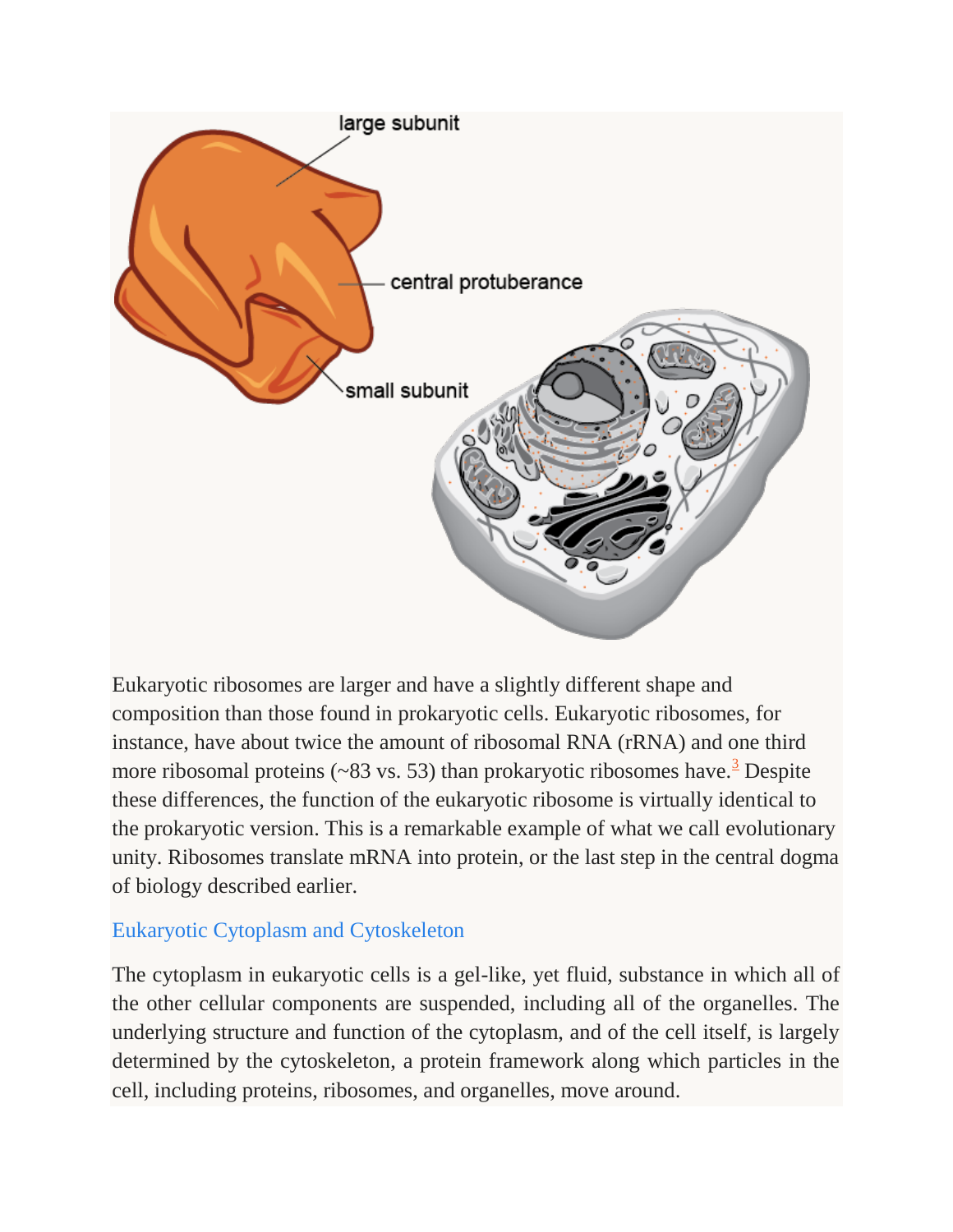You can think of the cytoskeleton as a type of 3D "highway system" with roads running in every direction, including up and down. The cytoplasm is the thick fluid in which the "highway system" is suspended and through which cellular materials are transported.

# STRUCTURES IN MOST EUKARYOTIC CELLS

# **Most eukaryotes have these, but some don't.**

### **Mitochondria**

All cells need energy to grow, reproduce, and function. Like the organisms they comprise, cells must "eat" in order to get the energy they need. One of the most important types of cellular food is a molecule called **glucose**, which is a type of sugar and a carbohydrate. Eukaryotic cells take in glucose through proteins that cross the **plasma membrane** and then transport it through the **cytoskeleton** to the **mitochondria** (mitochondria is plural; the singular is **mitochondrion**) in the cytoplasm. The mitochondrion is often called the cell's powerhouse.



In the **cytoplasm** just outside the mitochondria, glucose is broken down into smaller molecules through a process called **glycolysis** (literally "sugar breaking"), which releases chemical energy. This energy is temporarily captured by specialized molecules and transported through the **mitochondrial membranes** into the mitochondria. There it is used to make an important molecule called **adenosine**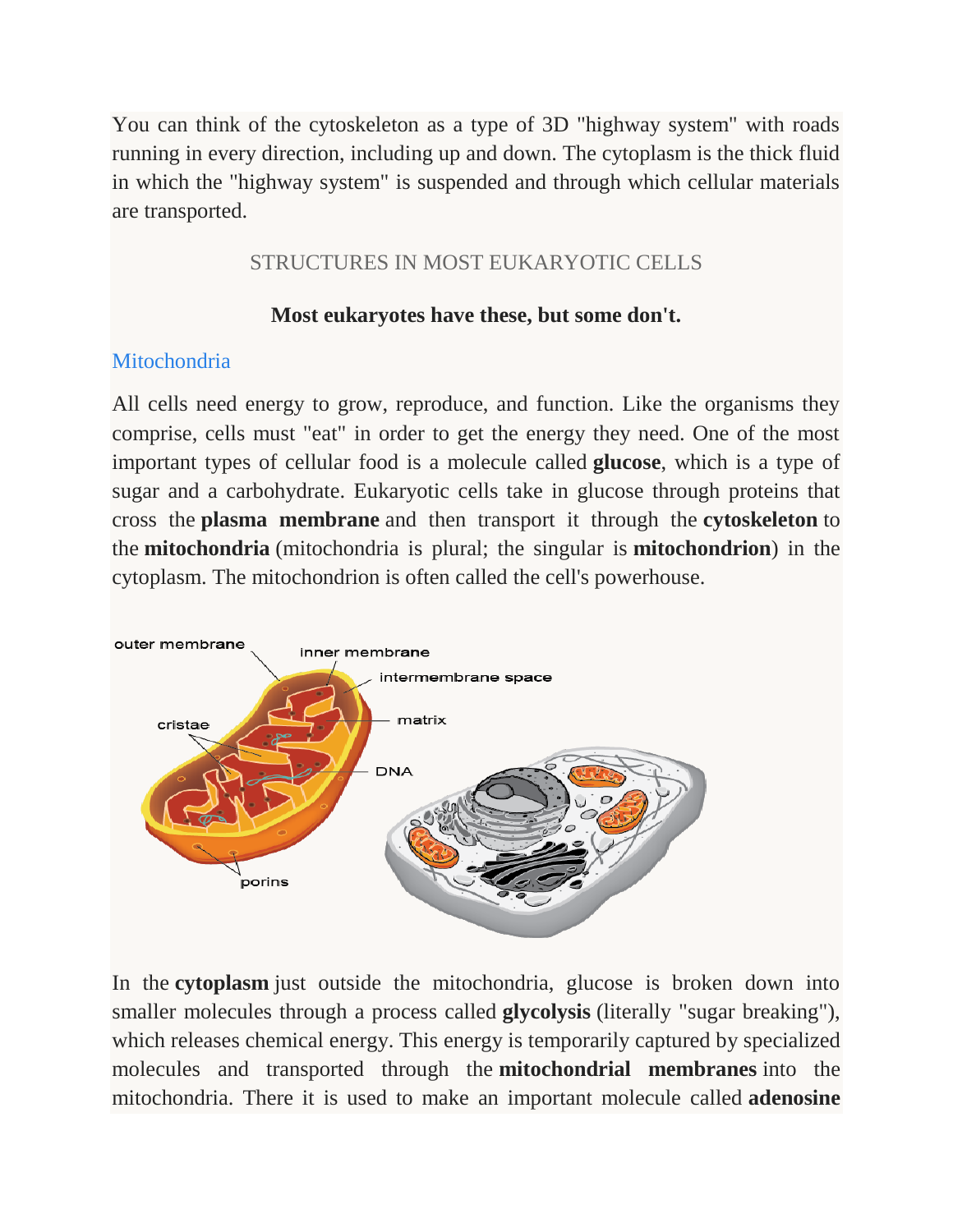**triphosphate (ATP)** through a process known as **cellular respiration**. Mitochondria can convert a single molecule of glucose into ~38 molecules of ATP! Mitochondria do not mess around with energy storage; they mean business. You can think of each ATP molecule as a unit of stored energy ready to be used by the cell whenever needed.

*The main function of all mitochondria, then, is to make ATP, which is the energy source for nearly all cellular functions and processes*. You can read more about the details of how mitochondria are involved in cellular respiration in a later unit.

# Endoplasmic Reticulum

**Endoplasmic reticulum** has got to be on a "top ten best term" list somewhere. There are two types of endoplasmic reticulum (ER) in eukaryotic cells:



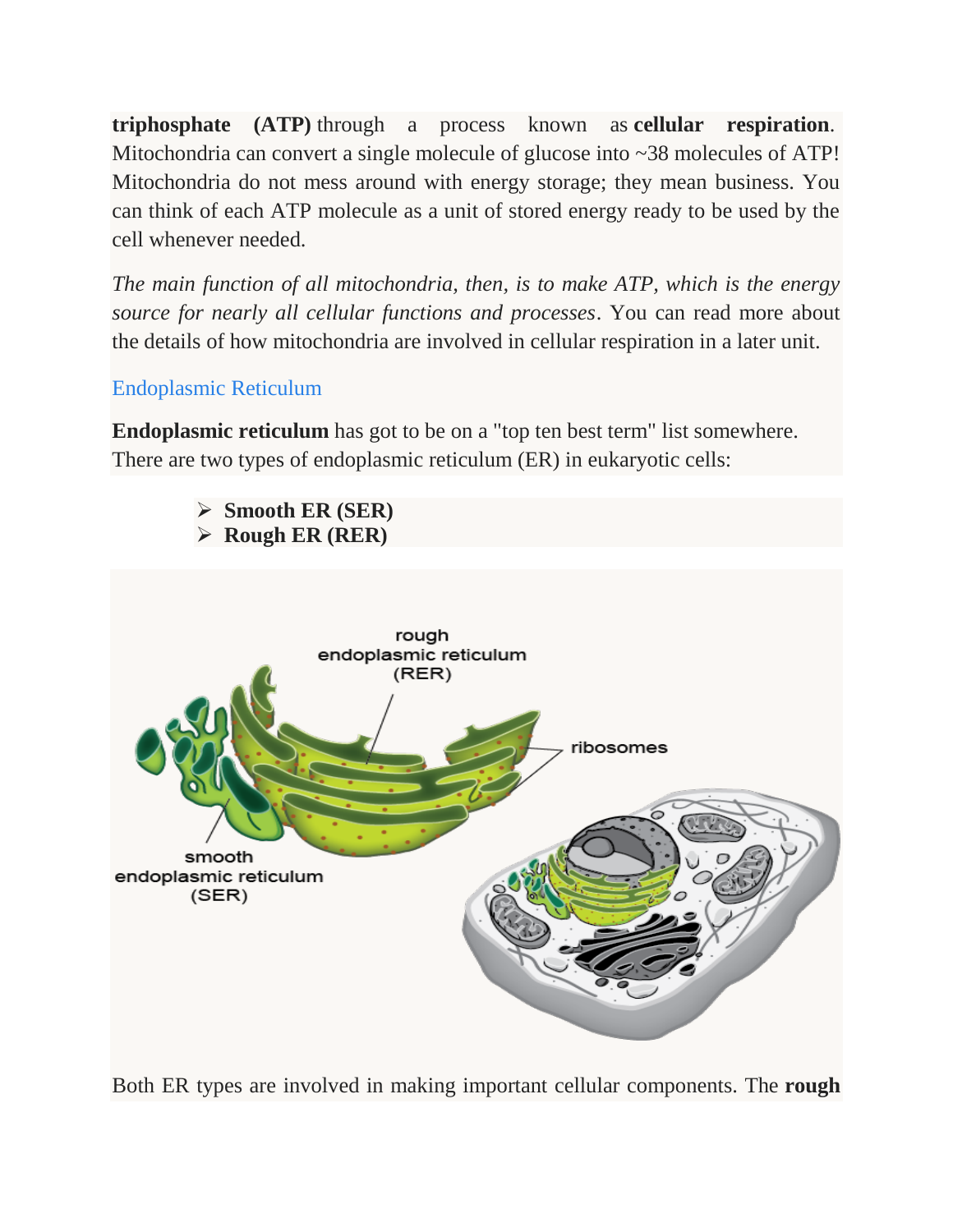**endoplasmic reticulum (RER)** is mainly responsible for the synthesis and processing of proteins that are either secreted from the cell or that end up stuck in the plasma membrane. Proteins marked for secretion are sent from the RER to the **Golgi body** (he's next in line for explanation, so hang tight) for further processing. Insulin is an example of a secreted protein processed by the RER. This very large protein is secreted in huge quantities from the pancreas cells in mammals and aids in the uptake and digestion of glucose.

**The smooth endoplasmic reticulum (SER)** is primarily involved in the synthesis of lipids (fatty fat fats) and steroids, both very important components of **cell membranes**. The lipids made in the SER are combined with phosphorous to make **phospholipids**, the most abundant component of cell membranes. The steroids, including cholesterol, made in the SER are also important components of cell membranes because they provide the rigidity and structure needed for the membrane to keep its general shape.

# Golgi Bodies



**The Golgi body** is simply a flattened stack of membrane disks.

In these membranous stacks, called **cisternae**, proteins that have been marked for secretion in the RER are packaged into vesicles that transport them to the **plasma membrane** where they are secreted from the cell. The Golgi body also packages the lipids and steroids made in the SER into vesicles. Packaged lipids and steroids are transported to the edge of the cell, as well as to all organelles within the cell, where they are used to build or repair the cell and organelle membranes. Lastly, small portions of the Golgi body cisternae often bud off into small spheres to create **lysosomes**. Just in case you're wondering, the incessant capitalization of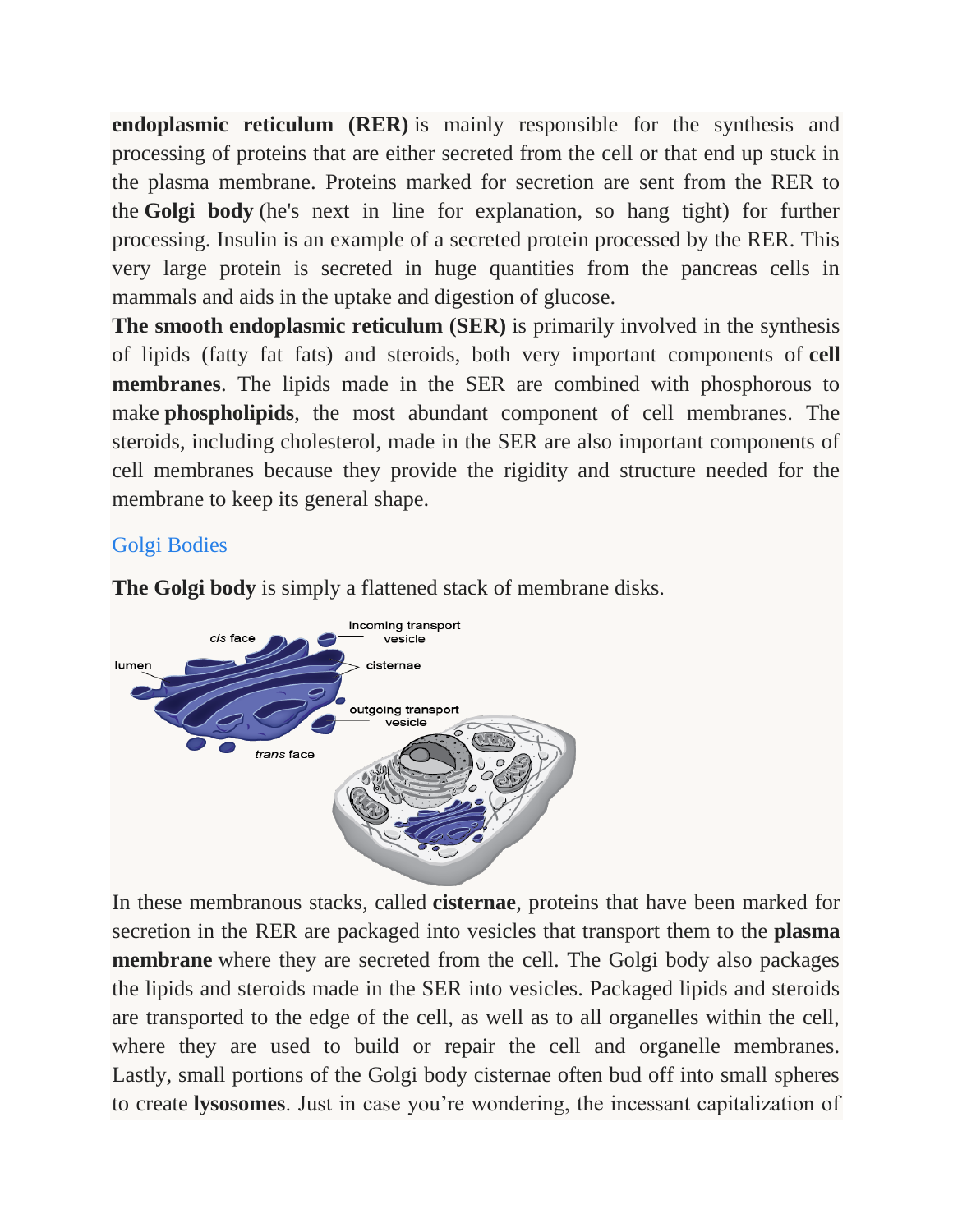the "G" in "Golgi" is not a word processor error, but a result of the fact that this interesting organelle was named after its discoverer, the preeminent Italian physician Dr. Camillo Golgi.

# **Lysosomes**

**Lysosomes** are small spheres of **phospholipids** made by the **Golgi bodies** and are responsible for breaking down cellular debris and material taken into the cell through the process of **phagocytosis** (the cell's swallowing up of things). The interior of a lysosome contains many enzymes and is slightly acidic so that material can be digested without harming the rest of the cell. Lysosomes maintain their acidity by pumping protons (hydrogen ions, or  $H^+$  ions) across their membranes through **integral channel proteins**.

# **Vesicles**

**Vesicles** are small spheres of phospholipids made by the **Golgi bodies** and are responsible for transporting proteins, lipids, and steroids to various places throughout the cell, especially to the **plasma membrane**. The interior conditions of a vesicle are similar to the conditions of the surrounding **cytosol** so that transported proteins and lipids are not damaged en route to their destinations.

STRUCTURES ONLY IN ANIMAL CELLS

# **Centrioles**

The **centriole** is a small, barrel-shaped tube composed of protein located in the cytoplasm.

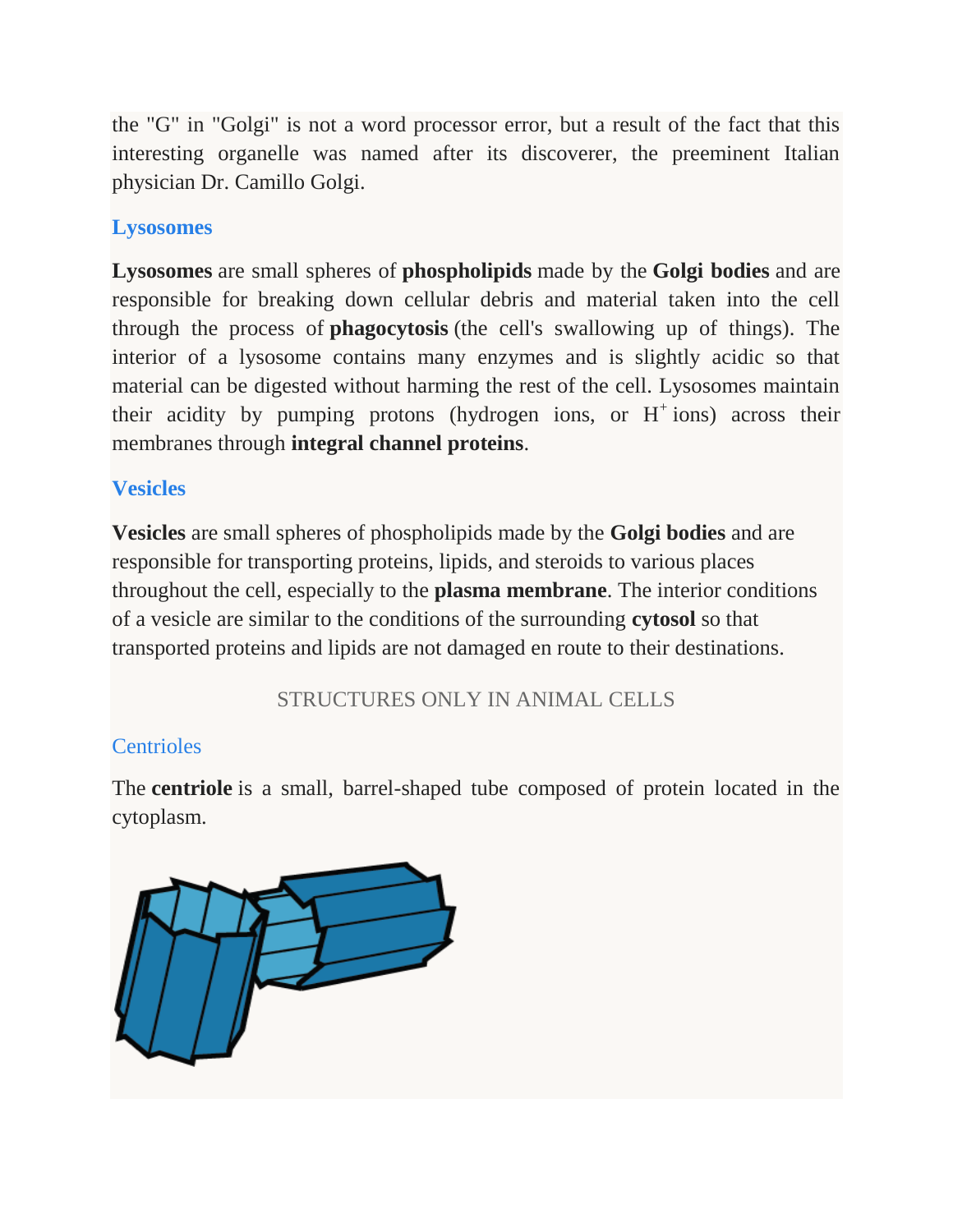The centriole's main function is to aid in **cell division** and in the spatial arrangement of structures within the cell. Less is known about the function of centrioles than many of the other organelles discussed in this section, but biologists are learning that these little protein tubes play a critical role in **cellular reproduction** and even **cell growth**. What's more, centrioles are now known to be essential for the development of **flagella** and **cilia**. Cells with damaged or missing centrioles cannot form properly functioning flagella and cilia, a condition that can lead to disease and even death of the organism in which cells containing flagella and cilia are found.

# Flagella and Cilia

**Flagella** and **cilia** are extensions of the cell membrane that are lined with **cytoskeleton** and, in the case of flagella, **mitochondria**. Flagella are generally much longer than cilia, like whips, but there are often hundreds more cilia than flagella on a given cell. Flagella are primarily responsible for cell movement.

Here are some real-life flagella:



Electron micrograph image [source](http://info.fujita-hu.ac.jp/~tsutsumi/photo/photo002-6.htm)

They function by spinning like a whip, allowing a cell to move through the environment. Sperm cells are an excellent example of animal cells that have flagella. In these cells, flagella spin rapidly to allow the sperm to move up the vaginal canal, into the uterus and into the egg.